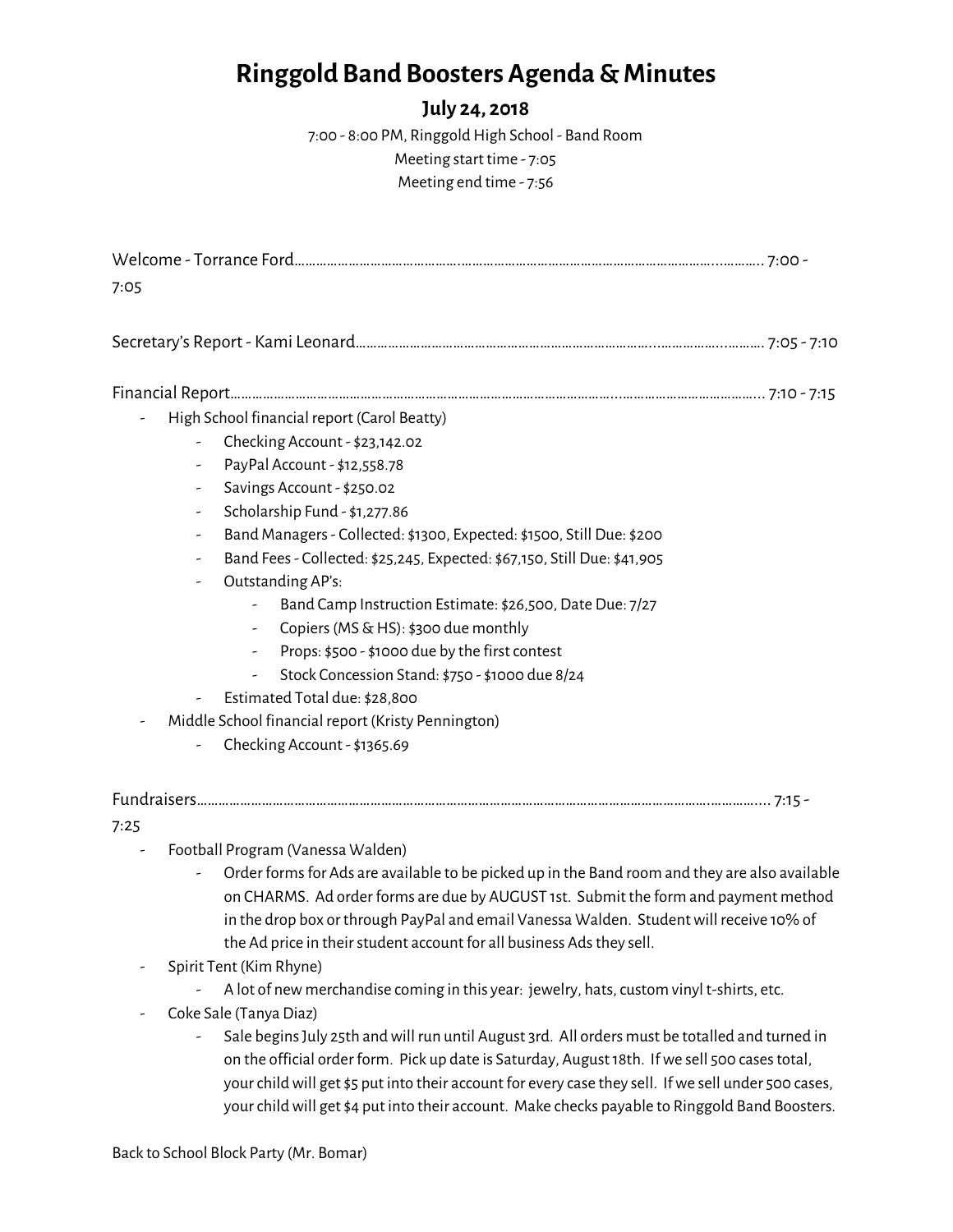|                          | September 8th from 5 - 9 in downtown Ringgold                                                                        |  |  |  |  |
|--------------------------|----------------------------------------------------------------------------------------------------------------------|--|--|--|--|
|                          | Band can sell concessions (except for drinks), set up the spirit tent, do a 50/50 raffle, etc.<br>Drumline will play |  |  |  |  |
| -                        |                                                                                                                      |  |  |  |  |
|                          | Concessions will be set up where they do the Ringgold Market                                                         |  |  |  |  |
| -                        | More information will be available at a later date                                                                   |  |  |  |  |
|                          |                                                                                                                      |  |  |  |  |
|                          | Still need a lot of volunteers to work the concession stand                                                          |  |  |  |  |
|                          | Need 12 - 15 people for each home game                                                                               |  |  |  |  |
|                          |                                                                                                                      |  |  |  |  |
|                          |                                                                                                                      |  |  |  |  |
|                          | Still need 3 more bus chaperones                                                                                     |  |  |  |  |
|                          | Still need more volunteers to help with show props                                                                   |  |  |  |  |
| $\overline{\phantom{a}}$ | Thanks to all those who helped with the repairs on the tower at the practice field                                   |  |  |  |  |
|                          | Property and Grounds: will work on building a ramp for the concessions building                                      |  |  |  |  |
|                          |                                                                                                                      |  |  |  |  |
|                          | Middle School band update (Mr. Garland)                                                                              |  |  |  |  |
|                          | Proud of middle school marchers this year and all their growth and hard work                                         |  |  |  |  |
|                          | Next week is summer band on monday, tuesday, thursday from 6:00 pm - 8:30 pm at the RMS                              |  |  |  |  |
|                          | <b>Band Room</b>                                                                                                     |  |  |  |  |
|                          | Great time for 8th graders and 7th graders to mingle and get to know each other                                      |  |  |  |  |
|                          | Middle school band night - 7th and 8th graders will perform at pregame with the marching<br>$\overline{\phantom{a}}$ |  |  |  |  |
|                          | band on Sept. 21st                                                                                                   |  |  |  |  |
|                          |                                                                                                                      |  |  |  |  |
|                          | High School band update (Mr. Wright)                                                                                 |  |  |  |  |
|                          | Yearly calendar handed out tonight with schedule of the events for the year                                          |  |  |  |  |
|                          | Sept. 3rd - Labor Day no school, we will not have band rehearsal on that day                                         |  |  |  |  |
|                          | Sept. 29th and oct. 6th - dates of band competitions - still looking at contests that we will<br>attend              |  |  |  |  |
|                          | Calendar will be put on website and on CHARMS                                                                        |  |  |  |  |
|                          | January 18th - that Friday evening the HS band will perform at Young Harris College                                  |  |  |  |  |
|                          | Away Game Report Times:                                                                                              |  |  |  |  |
|                          | -Dalton - meet at 4:45 leave at 5:30                                                                                 |  |  |  |  |
|                          | -LFO - meet at 5:30 leave at 6                                                                                       |  |  |  |  |
|                          | -Sonoraville - meet at 4:30 leave at 5:30                                                                            |  |  |  |  |
|                          | -Murrary County - meet at 4:30 leave at 5:30                                                                         |  |  |  |  |
|                          | -Harlason County - meet at 1:30 leave at 2                                                                           |  |  |  |  |
|                          | Report time for all homes games - 6:00 in the band room                                                              |  |  |  |  |
|                          | Parents line the walkway into the field and cheer on the band as they march into the field                           |  |  |  |  |
|                          | Tech gear and band shoes when we travel                                                                              |  |  |  |  |
|                          | Special thanks to RUMC who came out last Wednesday with popsicles for the marchers                                   |  |  |  |  |
|                          |                                                                                                                      |  |  |  |  |

- Special thanks to Crosspoint Church who came out yesterday and today with popsicles for the marchers
- Special thanks to Mrs. Leonard and Mrs. Hammons for helping with the Band Managers